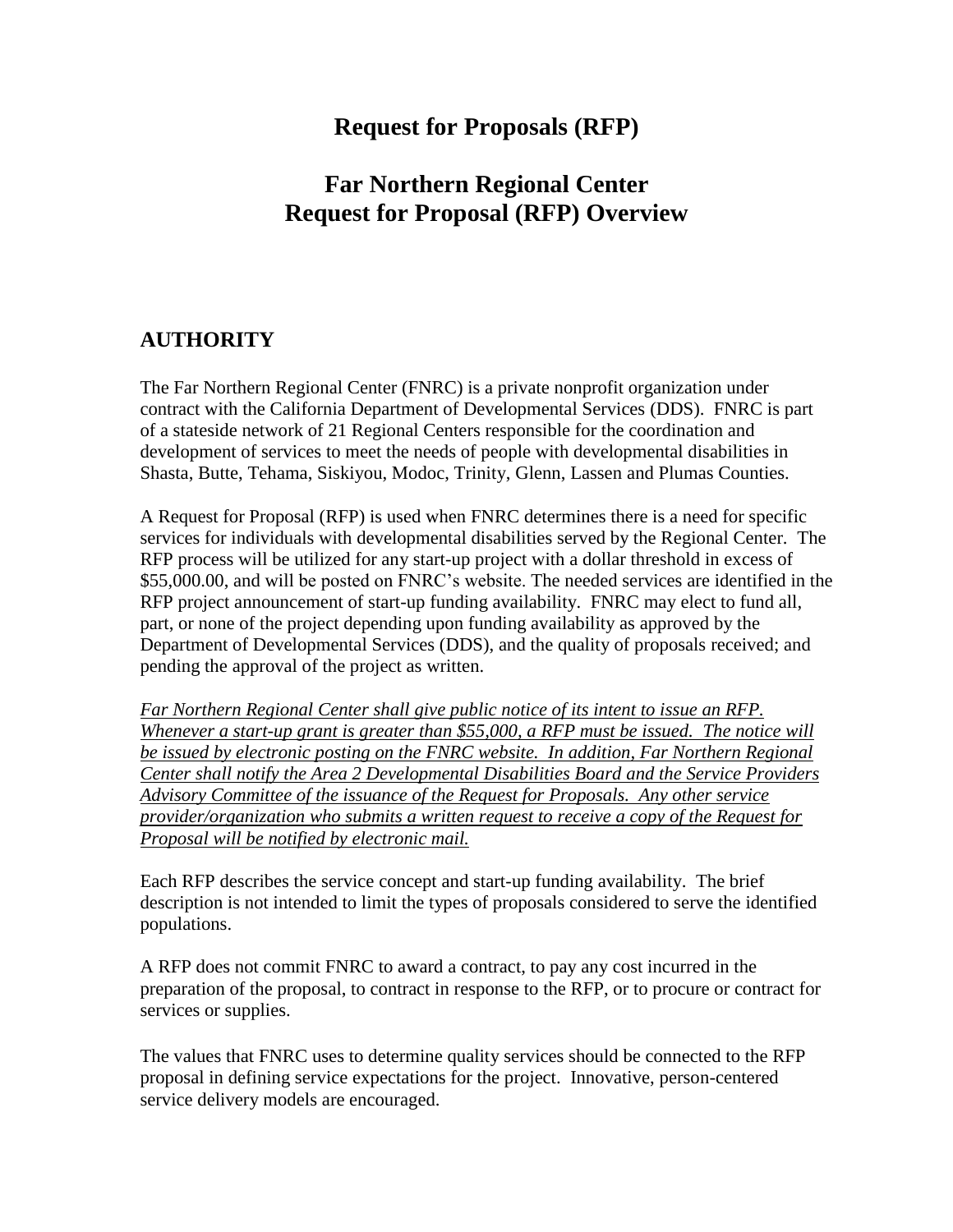# **Far Northern Regional Center Values and Expectations**

FNRC has specific values and expectations for services to people with developmental disabilities. These values and expectations result in service expectations for all service providers. All RFP proposals should include information indicating how these service expectations are met.

**What FNRC Values:** *People have control over their lives, have a full range of choices and are actively involved in decision making to the greatest extent possible.* 

### *What FNRC Expects From Service Providers:*

- 1. Ensure people who use services have real choices in their daily lives.
- 2. Structure person-centered planning meetings so the person using the service is in charge of the meeting to the greatest extent possible.
- 3. Provide the information, training, and opportunity people need to make effective decisions in their lives.

*What FNRC Values: People's services are based on supporting them in a meaningful life.*

#### *What FNRC Expects From Service Providers:*

- 4. Learn who people are and what they want in their lives.
- 5. Work with the person, their circle of support, other providers, including FNRC, to document what the person wants in their life. Together, facilitate and support the person's goals.
- 6. Assist in setting up the services, supports, activities, learning opportunities, and daily routines that will work toward the person's preferred life. Service plans are:
	- Understandable to the person to the greatest extent possible;
	- Updated and changed as needed and agreed upon by the team;
	- Focus on strengths and talents, rather than deficits and problems;
	- Specific about commitments, assignments, timelines, etc.;
	- Acceptable to the person receiving the services.

*What FNRC Values: People are receiving the services and supports as promised in their plans and are making progress toward their preferred lives.*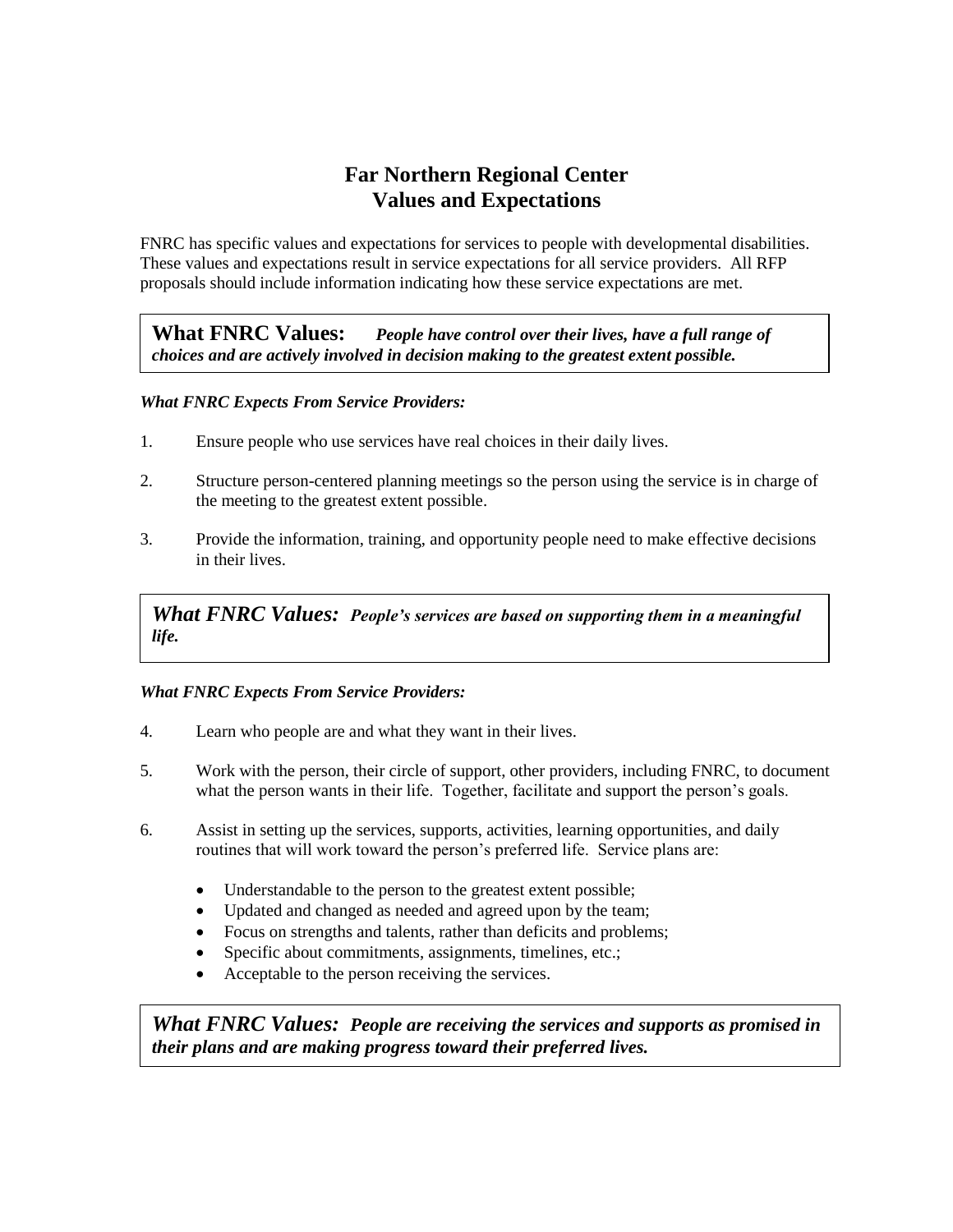#### *What FNRC Expects From Service Providers:*

- 7. Staff is knowledgeable about what is in the plan and the person's goals and objectives.
- 8. Activities and opportunities written in the plan are occurring.
- 9. People are making progress toward their goals as outlined in their plan. When progress is not being made, provider works to make changes that will better serve the person.

**What FNRC Values:** *People with disabilities have opportunities to have relationships like people without disabilities.* 

#### *What FNRC Expects From Service Providers:*

- 10. Assist people to develop and maintain relationships that are important to them.
- 11. Assist people to resolve problems with others according to their needs and wishes.
- 12. Assist people build circles of support that include people who are not paid to be in their lives.

*What FNRC Values: People with disabilities have the opportunity to be a part of the community in a meaningful way.* 

### *What FNRC Expects From Service Providers:*

- 13. Assist people to use and be part of the community in an age appropriate manner.
- 14. Training and learning opportunities occur in natural settings.
- 15. Daily lives should approximate those of other people without disabilities.

### **What FNRC Values:** *People who use services are treated with dignity and respect.*

#### *What FNRC Expects From Service Providers:*

- 16. Respect the rights of the people who use their services.
- 17. Respect and support people's cultural and religious preferences.
- 18. Staff is friendly and treats people in a respectful manner.
- 19. Support people in leaning the skills and abilities for self-advocacy.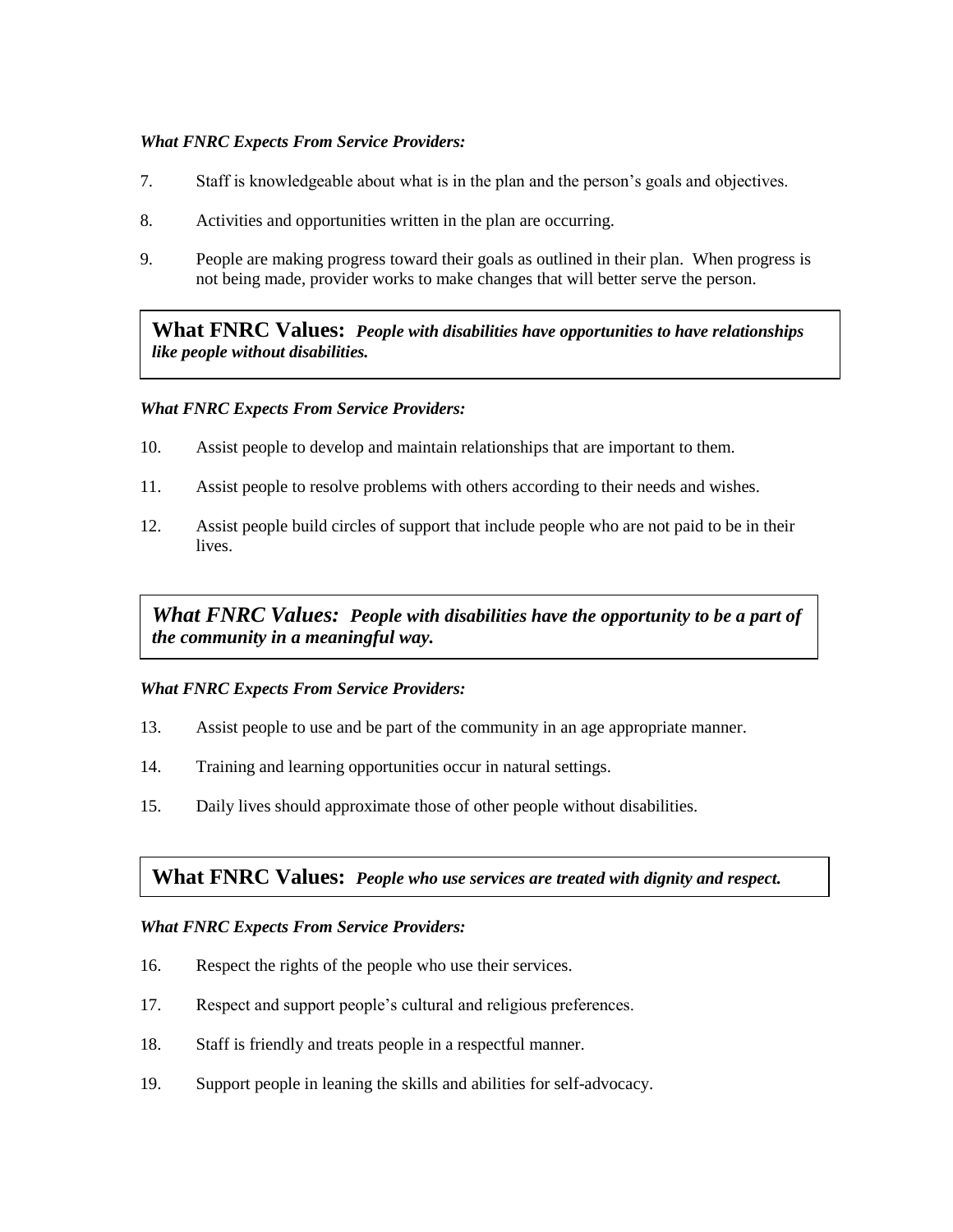- 20. Protect people from abuse, exploitation, neglect or harm and safeguard people's possessions and money.
- 21. Allow people privacy and control of their possessions and environment.

## **What FNRC Values:** *People are as healthy and safe as possible.*

#### *What FNRC Expects From Service Providers:*

- 22. People have individual health and safety plans (as appropriate to the service). The plan details ways to reduce threats to a person's safety, the efforts to help people understand their own health and medical needs, and how they will participate as fully as possible in their own medical care.
- 23. Staff are trained in medications, routine health care requirements, emergency information, etc. as appropriate to the services provided.
- 24. Maintain up-to-date medical information on each person as well as important medical history.
- 25. Respond to health and safety emergencies, reports of potential abuse and other significant events including completing Special Incident Reports and appropriate investigation.
- 26. Assist people to determine reasonable risk in making decisions so they can protect themselves to the greatest extent possible without unnecessarily restricting their freedom.

## *What FNRC Values: People communicate well with each other.*

### *What FNRC Expects From Service Providers:*

- 27. Assist people to find and use the optimal means of communication for them.
- 28. Communicate using the individual's preferred means of communication (spoken language, sign language, communication devices, etc.).
- 29. Keep people informed about the services provided and coordinate with other service providers in the person's life.
- 30. Respond to telephone calls, pages, requests in a timely manner.

*What FNRC Values: People's service providers are accountable to them and to other people who care about them.* 

### *What FNRC Expects From Service Providers:*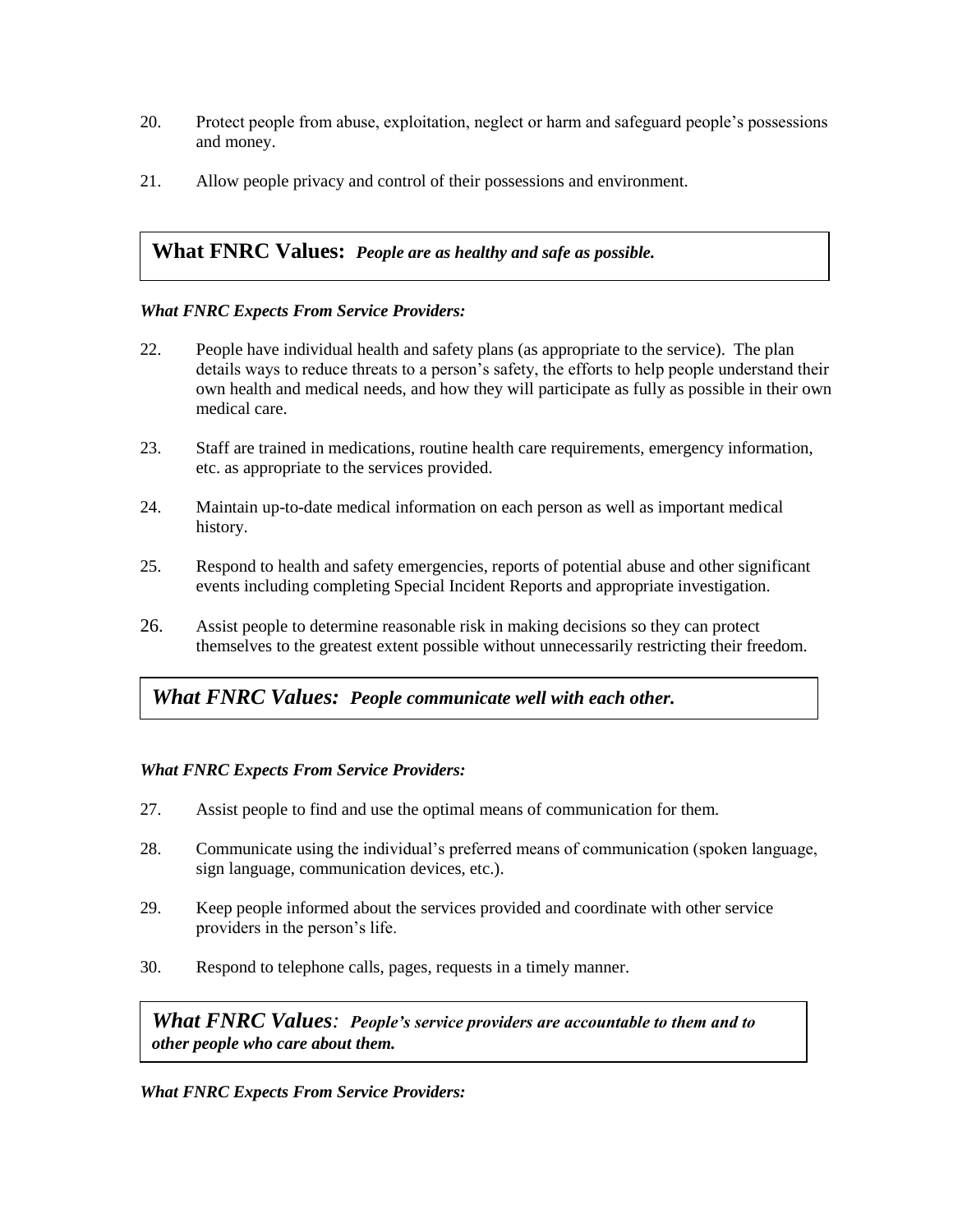- 31. Document progress on goals of the person-centered plan.
- 32. Complete and distribute paperwork and reports in a timely manner.
- 33. Evaluate what is working and what is not to make changes in service delivery (grievance procedure, surveys, team meetings, etc.).

## *What FNRC Values: People have services and supports they can rely to help them work toward their preferred life.*

#### *What FNRC Expects From Service Providers:*

- 34. Provider has sufficient number of competent, trained staff to fulfill their commitments to people.
- 35. Access adequate resources to meet the needs of the people served or seek assistance if they are not able to do so.
- 36. Maintain all relevant certification, licensing or regulatory requirements specific to the service they provide.
- 37. Services are based on a set of values and a vision for people with disabilities that match the Lanterman Act.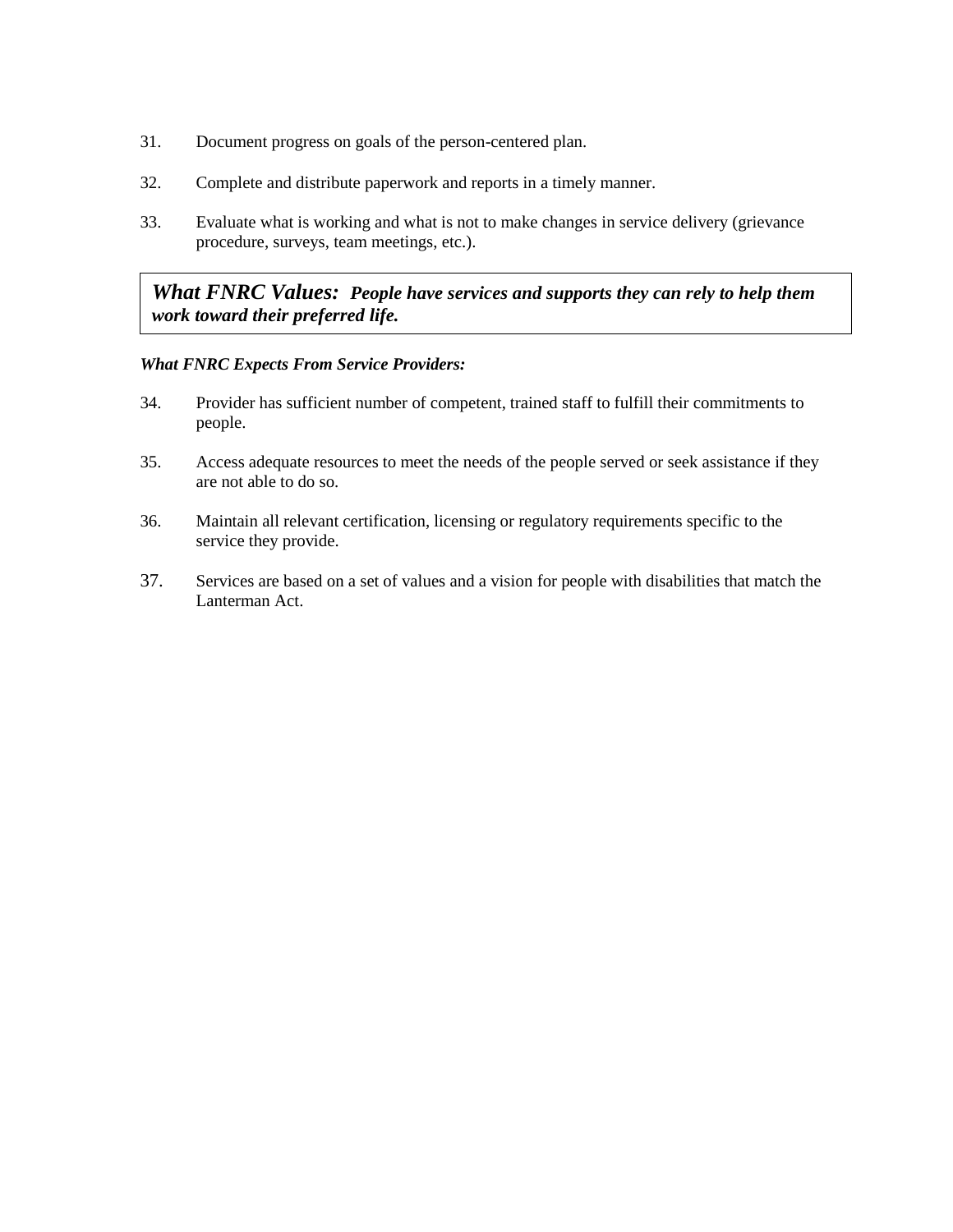# **Far Northern Regional Center Request for Proposal Instructions for Vendors**

## **APPLICANT ELIGIBLITY**

The applicant must have experience in providing services to persons with developmental disabilities. The following agencies or individuals are prohibited from submitting proposals:

- a. The State of California, its officers, or its employees;
- b. A regional center board member, its employees or their immediate family members;
- c. The area board members, its employees or their immediate family members.

## **SUBMISSION OF PROPOSALS**

Please direct all proposals to:

Far Northern Regional Center Diana Anderson, Associate Director, Community Services 1900 Churn Creek Road, Suite #319 Redding, CA 96002

Copies of proposals must be *received* at the above address no later than 4:00 p.m. on the last day that the RFP is open. *Proposals received after this deadline will not be considered.* Reliance on the postal service will not be an acceptable excuse for late proposals. Faxed copies of proposals will not be accepted.

# **PROPOSAL CONTENT AND SUBMISSION**

Proposals must comply with the instructions, format and time lines described in the request. Proposals should be written in 12-point font, Times New Roman or Arial preferred. All pages in the proposal must be one-sided and numbered consecutively on 81/2" by 11" paper. The proposal, including the required forms and documents, may not be more than ten (10) pages long. Each applicant must submit five (5) copies. Only a single staple should bind the proposal and copies.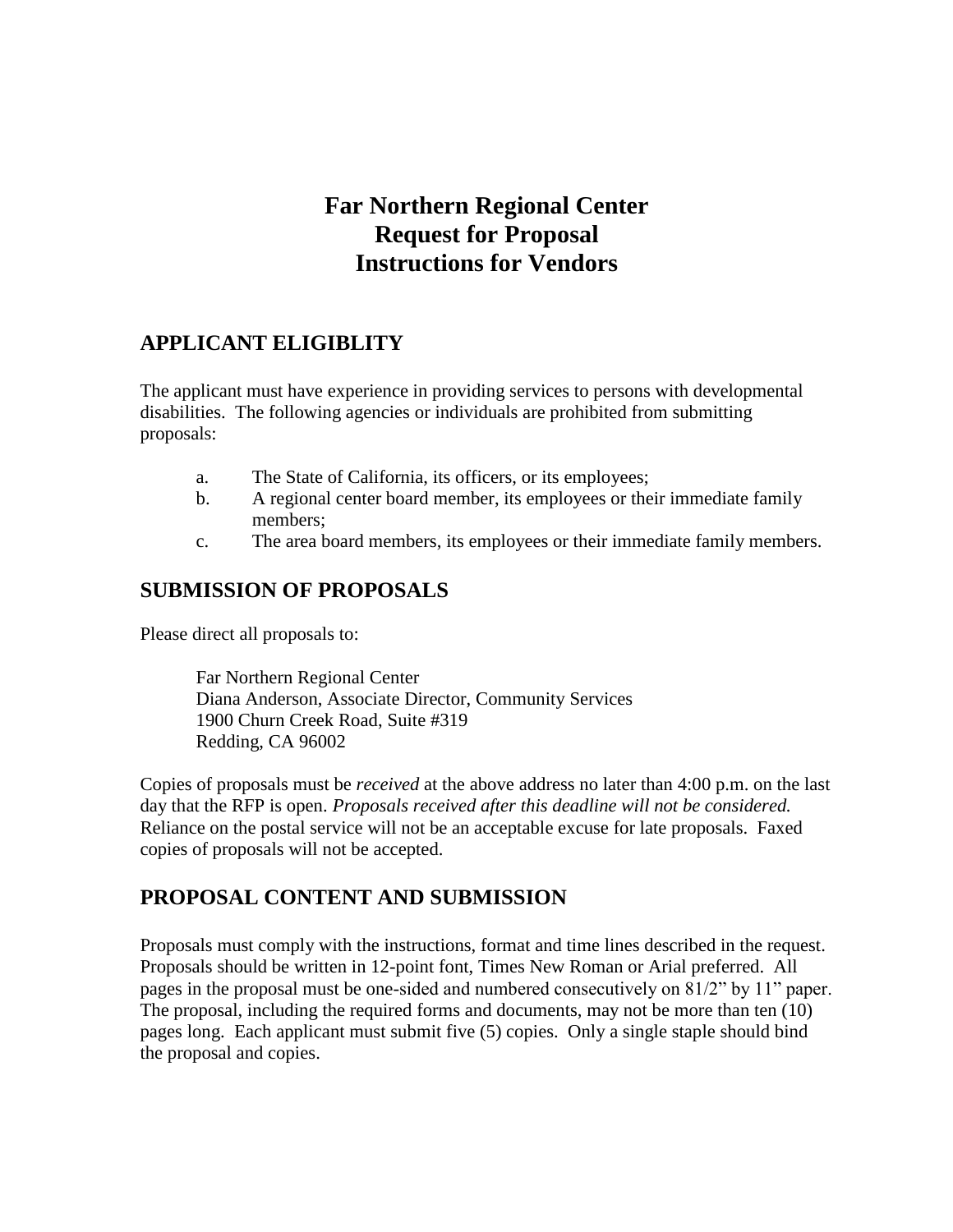# **FORMAT AND APPLICATION REQUIREMENTS**

Each proposal will contain the following:

## **1. Applicant/Agency Information**

- a. The name, addresses and telephone number of the applicant/agency. If the applicant is a corporation or a partnership, list the principal members of the corporation or the partner. Indicate whether it is a profit or nonprofit corporation.
- b. The name of the project that the proposal is intended to address.
- c. The name of the author of the proposal. List any parties who participated in writing all or part of the proposal. Any proposal written for an applicant by a consultant or professional grant writer will demonstrate a commitment by the writer to provide ongoing technical assistance during the project implementation stage.
- d. The name and commitment of the individual with authority to submit the proposal and enter into a binding contract with FNRC.
- e. Summary of activities and services to persons with developmental disabilities similar to the proposal services which can be verified by FNRC.
- f. Specific past history of activities which have had a serious negative impact upon persons with developmental disabilities including, but not limited to: client abuse, exploitation, or serious citation under Title 17 and/or Title 22 of California Administrative Code, the Penal Code of the State of California, or regulations, or the laws of other states or the Federal Government. Any information withheld or omitted will result in disqualification of the proposal or termination of the contract.

## **2. Proposed Methodology**

In no more than five (5) pages the applicant should provide information about the proposed project, which should include the following:

- a. The applicant's philosophy and values related to the proposed project and related to how services to persons with developmental disabilities should be delivered. FNRC's service values and expectations from service providers are attached to each RFP project.
- b. The outcome objectives that will be achieved at the completion of the proposed project, and the methods by which those outcomes will be documented. This should include the applicant's work plan for the proposed project with corresponding timelines identifying how and when each outcome objective will be met.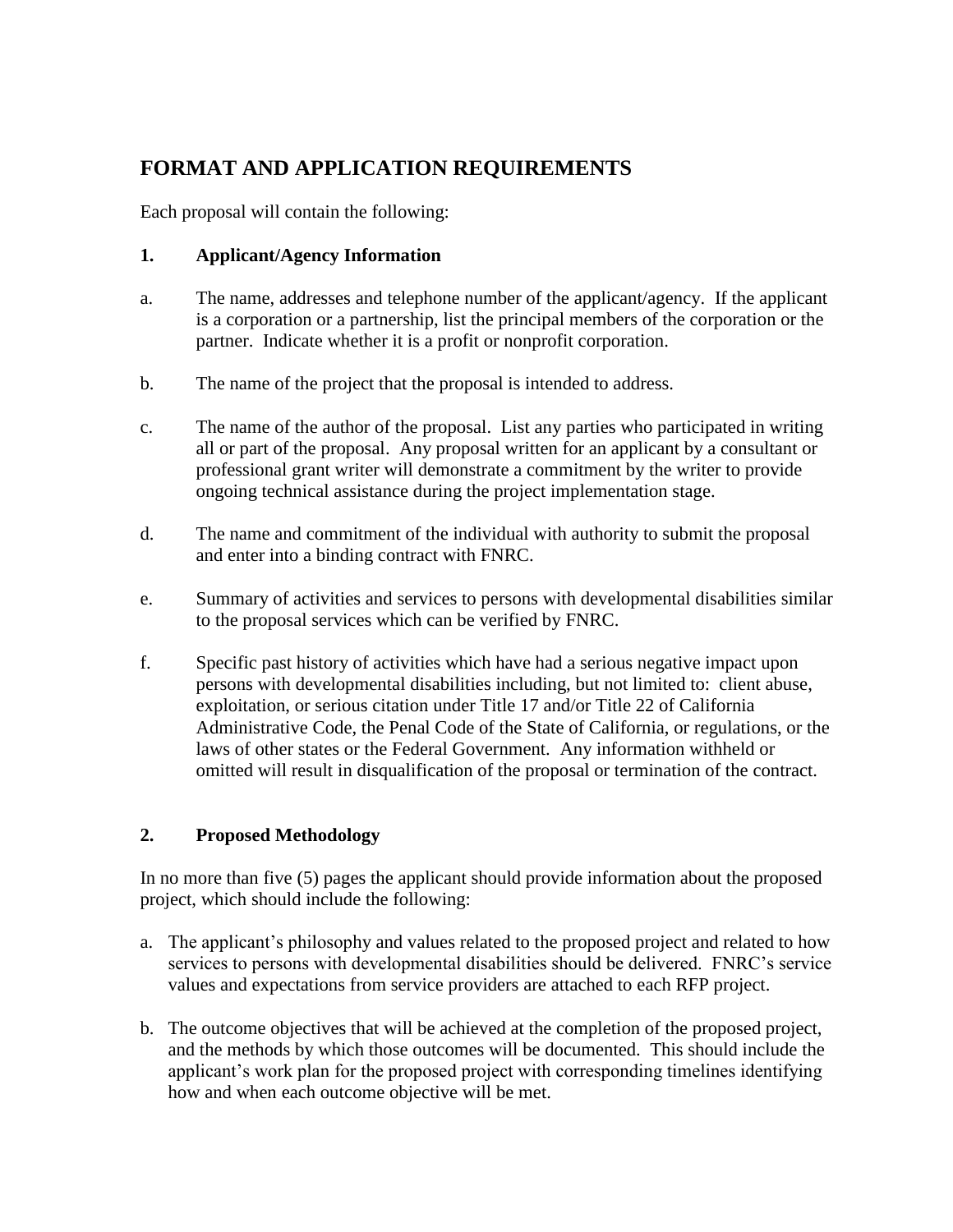- c. A description of the needs of the consumers will be served by the project.
- d. The applicant's proposed use of personnel, including the selection, management and training of staff. The types of licensed consultants who will have on-going contracts with the service provider should be clearly identified. If the applicant's mailing address is outside of FNRC's catchment area, the name and qualifications of the person who will physically located in one of the nine counties served by FNRC and responsible for managing the proposed project should be included. The names and qualifications of any additional consulting/professional staff (if known) associated with the project should be identified.
- e. A description of the proposed environment in which services would be provided including a description of any special adaptations that may be made to that environment.

## **3. Budget and Financial Information Form**

The Financial Statement (Form #250), Start-up Cost Statement with instructions (Form #251), Project Ongoing Operations Cost Statement (Form #253), included with the RFP project, *must* be used and included with the proposal to provide information concerning the applicant's finances and the proposed budgets for this project.

*An estimate of the projects monthly on-going operations funding per consumer will be required to maintain the services developed. FNRC anticipates the ongoing monthly cost to be funded by Regional Center will be no more than the statewide median rate set by DDS or the Regional Center median rate for the service, whichever is lower. The median rate is a funding cap and FNRC cannot negotiate a rate more than that median rate. The final determination of the on going funding provided to the selected project contractors will be based on the applicant's ability to provide the services developed at or below the median rate.*

# **REPORTING REQUIREMENTS**

Each selected project contractor will be required to complete a full program design as well as monthly summaries describing the progress made toward meeting project objectives to FNRC by the third of each month. The contractor will submit a final report upon completion of the project. The format for the monthly summaries and invoices will be included in each awardees contract.

# **PROPOSAL SELECTION PROCESS**

Any proposal may be rejected if it is incomplete or deviates from the specifications in the RFP. FNRC reserves the right to reject any or all proposals and to the cancel the RFP process at its discretion.